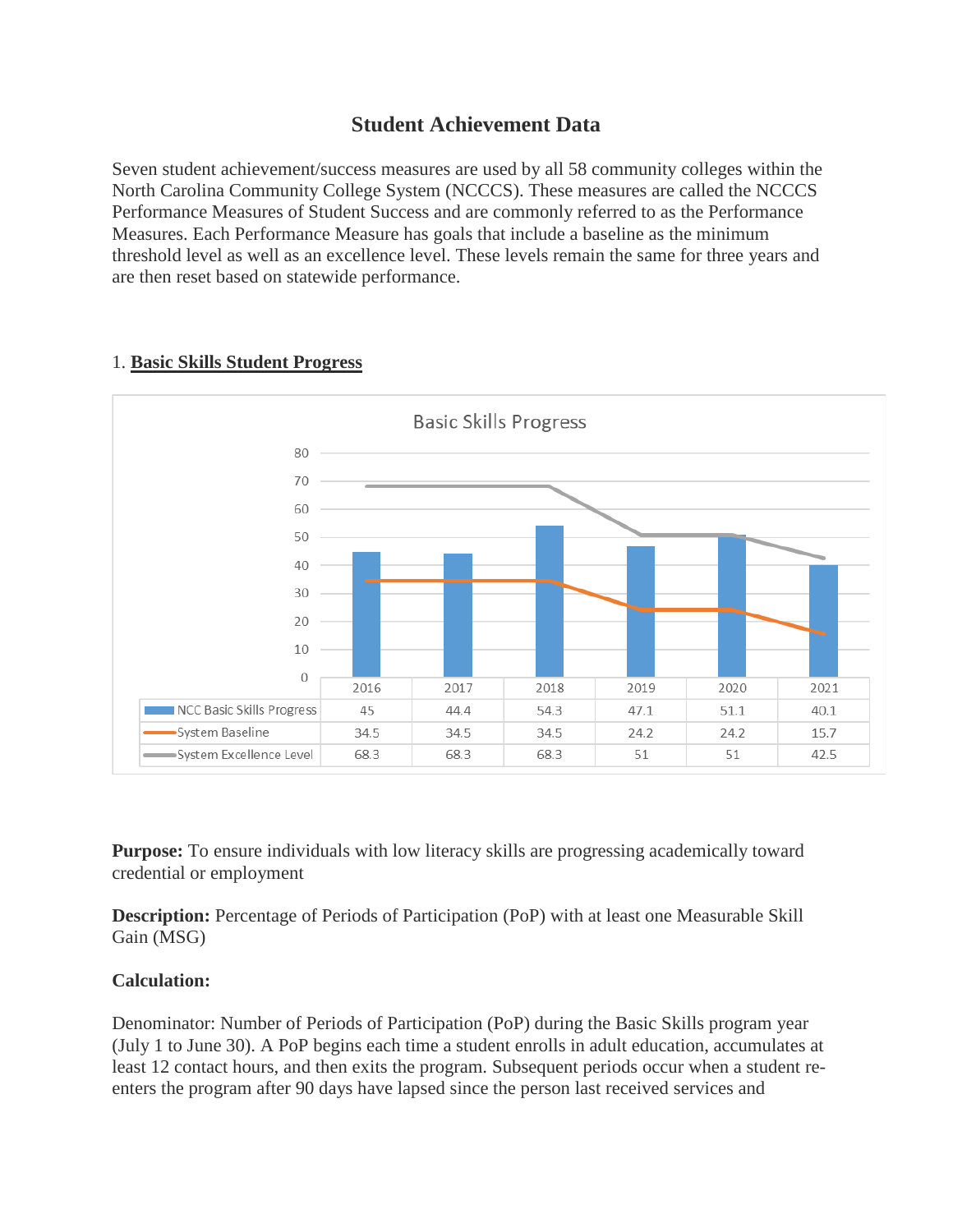accumulates 12 or more contact hours. If there is no exit, the PoP continues to the next program year.

Numerator: Based on the denominator, number of periods of participation in which at least one measurable skill gain was achieved. Participants can demonstrate MSG in in five ways:

- Pre and Post testing: The student scores high enough on an NRS approved posttest to place into a higher educational functioning level than indicated by the student's pretest.
- Adult High School Credits: The student enters an Adult High School (AHS) program with less than 75% of the required AHS credits and obtained enough AHS credits to exceed the 75% threshold prior to the end of the program year (June 30)
- Post-Secondary Enrollment: The student exits the program and subsequently enrolls in post-secondary education prior to the end of the program year (June 30). Post-secondary enrollment is verified by data matching to the National Student Clearinghouse and the NCCCS Data Warehouse.
- High School Equivalency Test Graduate: The student achieves a passing score on Stateapproved high school equivalency tests (GED, HiSet, or TASC) prior to the end of the program year (June 30). Credit is given based on matching student records to a passers database populated by the test vendors. Matching occurs based on an exact match of first name, last name and date of birth and/or the HSEID.
- Adult High School Graduate: The student completes the requirements of the Adult High School program and is issued an adult high school diploma prior to the end of the program year (June 30).

- LEIS annual data file
- Comprehensive Curriculum Student Report
- Continuing Education data file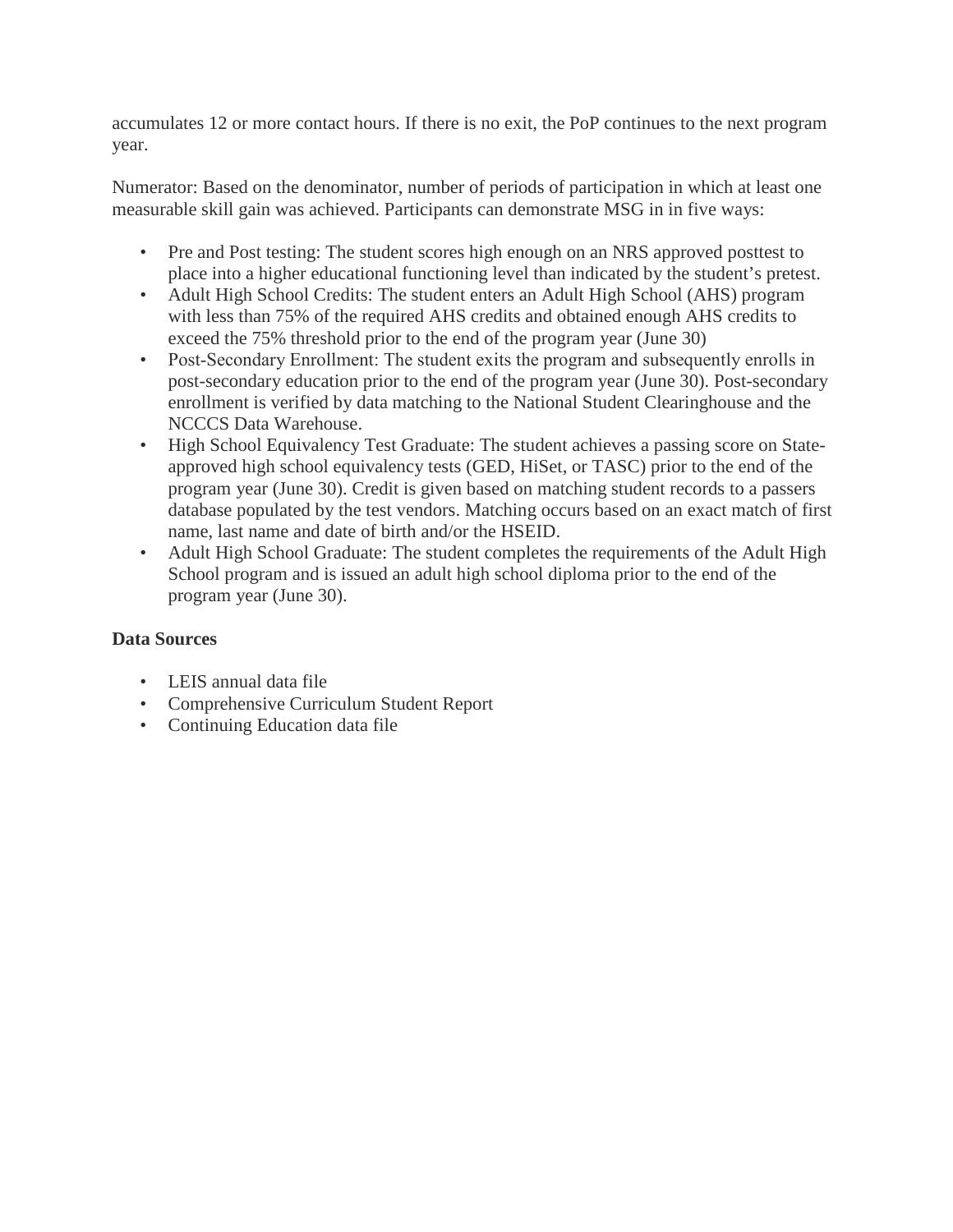



**Purpose**: To ensure students are successfully completing a credit-bearing English course within their first three academic years

**Description**: Percentage of first-time associate degree seeking and transfer pathway students passing a credit-bearing English course with a "C" or better within three years of their first fall term of enrollment

## **Calculation**

Denominator: First-time fall associate degree and transfer pathway students (i.e., students with a curriculum code that begins with an A or P) during their first fall.

Numerator: Of those in the denominator, the number earning a standard letter grade of A, B, C, or P in at least one credit bearing (course number >=100) English course within three years (by the end of the third summer term).

Note: See appendix for new first-time fall cohort definition

- Comprehensive Curriculum Student Report
- National Student Clearinghouse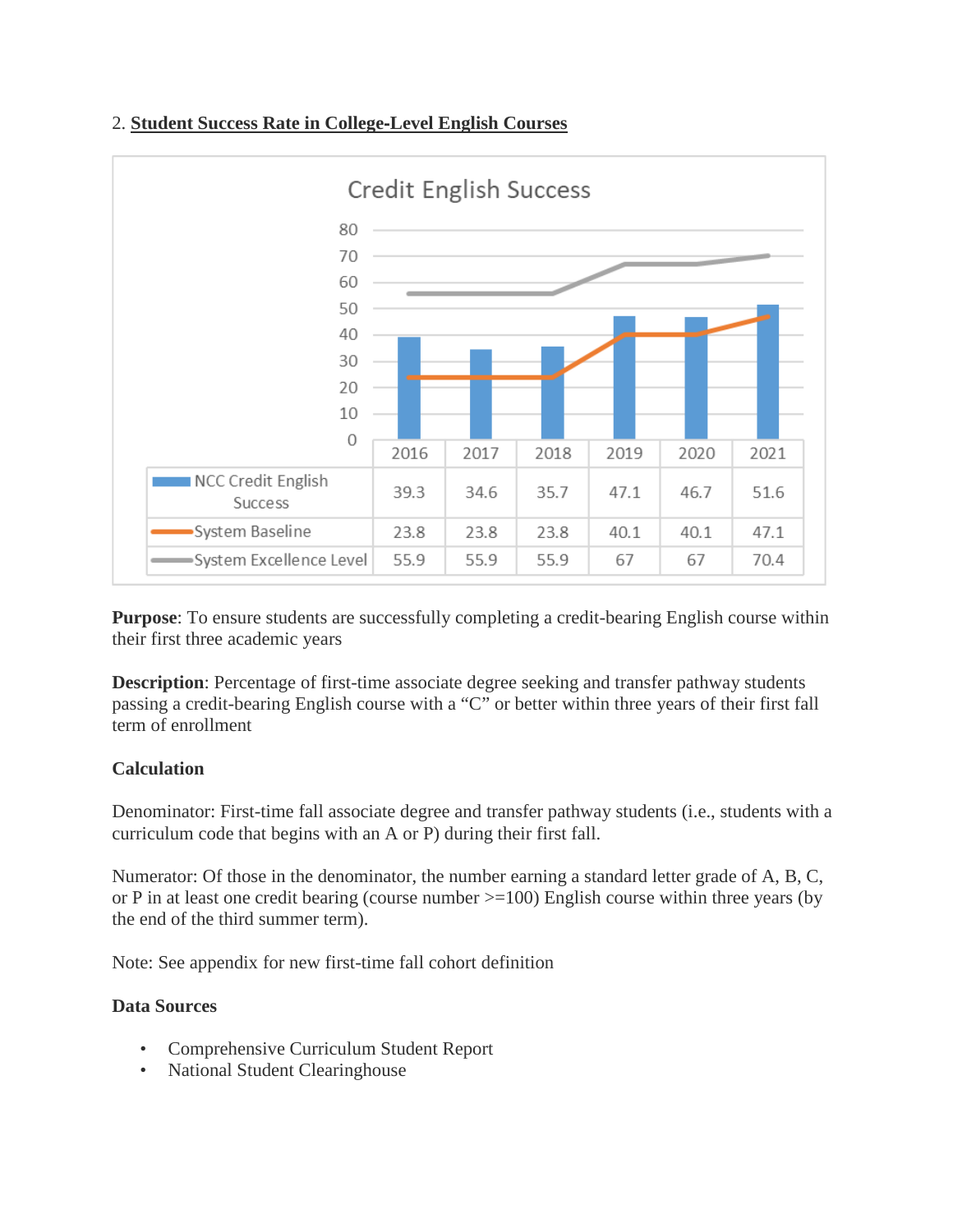# 3. **Student Success Rate in College**‐**Level Math Courses**



**Purpose:** To ensure students are successfully completing credit-bearing Math courses within their first three academic years

**Description:** Percentage of first-time fall associate degree seeking and transfer pathway students passing a credit-bearing Math course with a "C" or better within three years of their first term of enrollment

## **Calculation**

Denominator: First-time fall associate degree and transfer pathway students (i.e., students with a curriculum code that begins with an A or P) during their first fall.

Numerator: Of those in the denominator, the number earning a standard letter grade of A, B, C, or P in at least one credit bearing (course number >=100) Math course within three years (by the end of the third summer term).

Note: See appendix for new first-time fall cohort definition

- Comprehensive Curriculum Student Report
- National Student Clearinghouse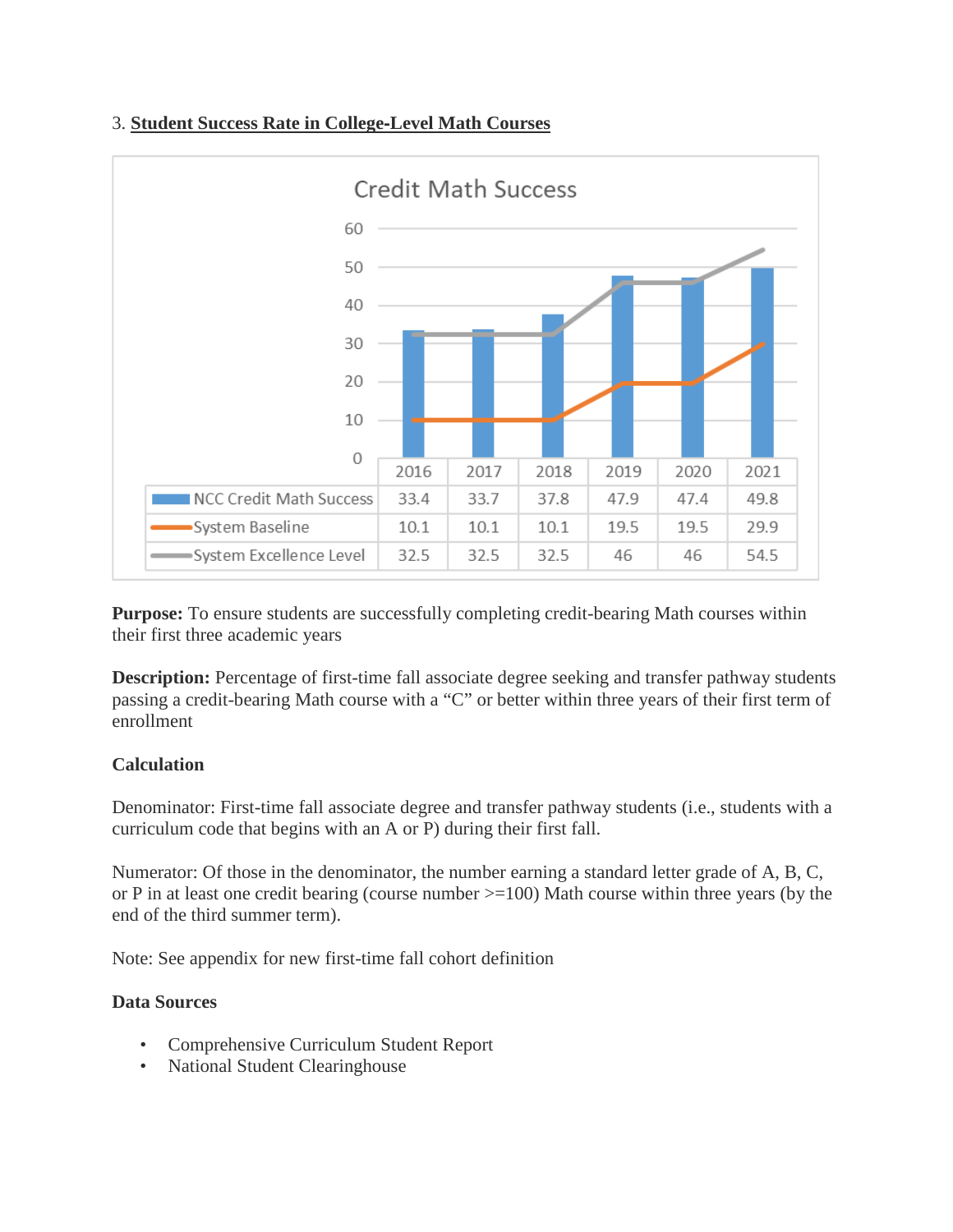# 4. **First Year Progression**



**Purpose**: To ensure first-year students are making progress toward credential completion

**Description**: Percentage of first-time fall credential-seeking students who graduate prior to or enroll in postsecondary education during the subsequent fall term

## **Calculation**

Denominator: First-time fall credential-seeking curriculum students.

Numerator: Of those in the denominator, the number who graduate with a postsecondary credential prior to the subsequent fall term or return to post-secondary education during the subsequent fall term.

Note: See appendix for new first-time fall cohort definition

- Comprehensive Curriculum Student Report
- Graduation Extract data file
- National Student Clearinghouse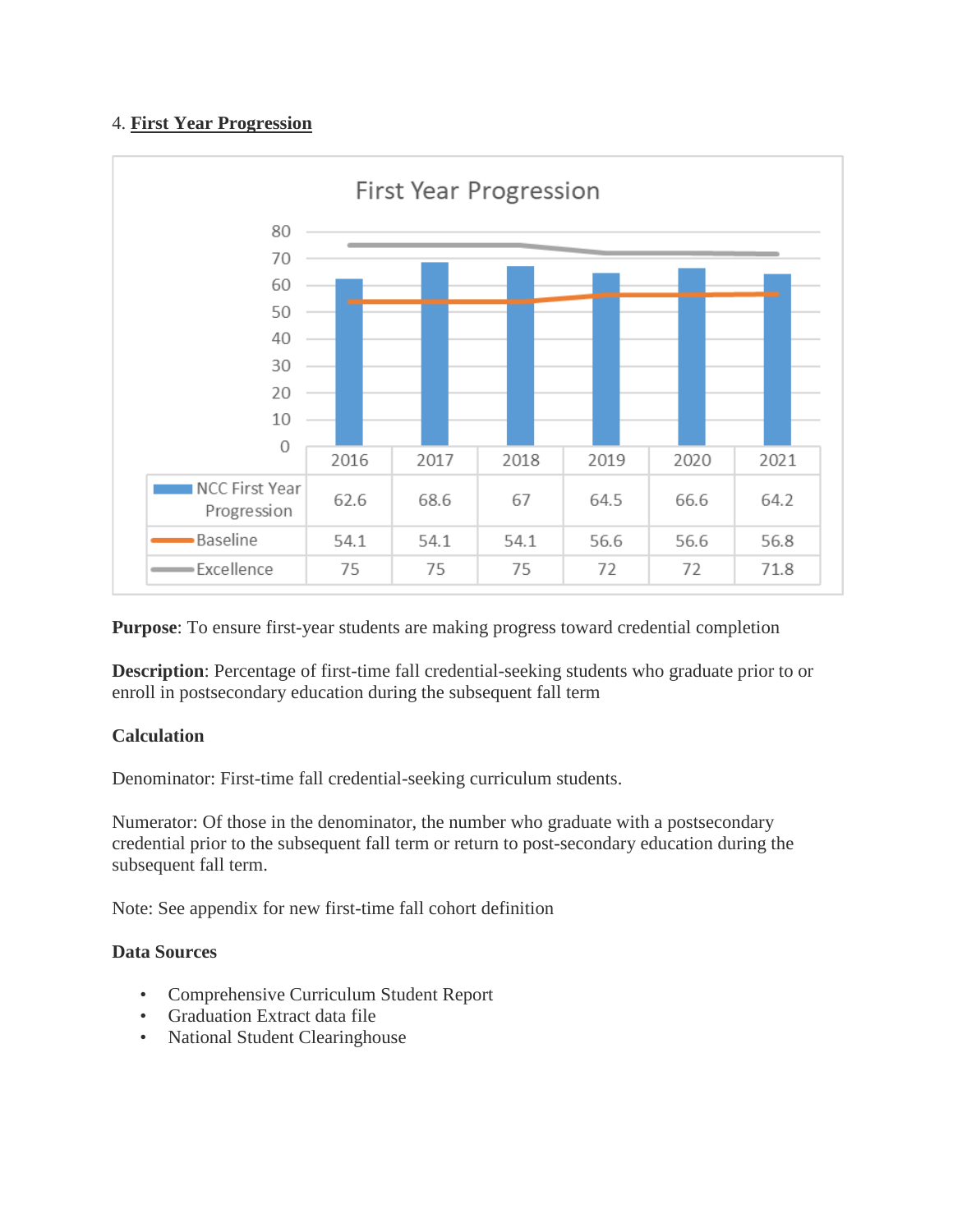# 5. **Curriculum Student Completion**



**Purpose**: To ensure student completion and/or persistence toward a post-secondary credential in a timely manner.

**Description**: Percentage of first-time fall credential-seeking curriculum students who have graduated, transferred, or are still enrolled during the fourth academic year with 42 successfully completed non-developmental hours.

# **Calculation**

Denominator: First-time fall curriculum students

Numerator: Of those in the denominator, the number of students who have graduated, transferred, or are still enrolled during the fourth academic year (fall, spring, or summer) with at least 42 successfully completed non-developmental hours.

To be successful, students must complete one or more of the following:

• Graduation: Graduated from a North Carolina Community College credential program (A, D, or C) before the end of the 4th summer term following the first fall semester.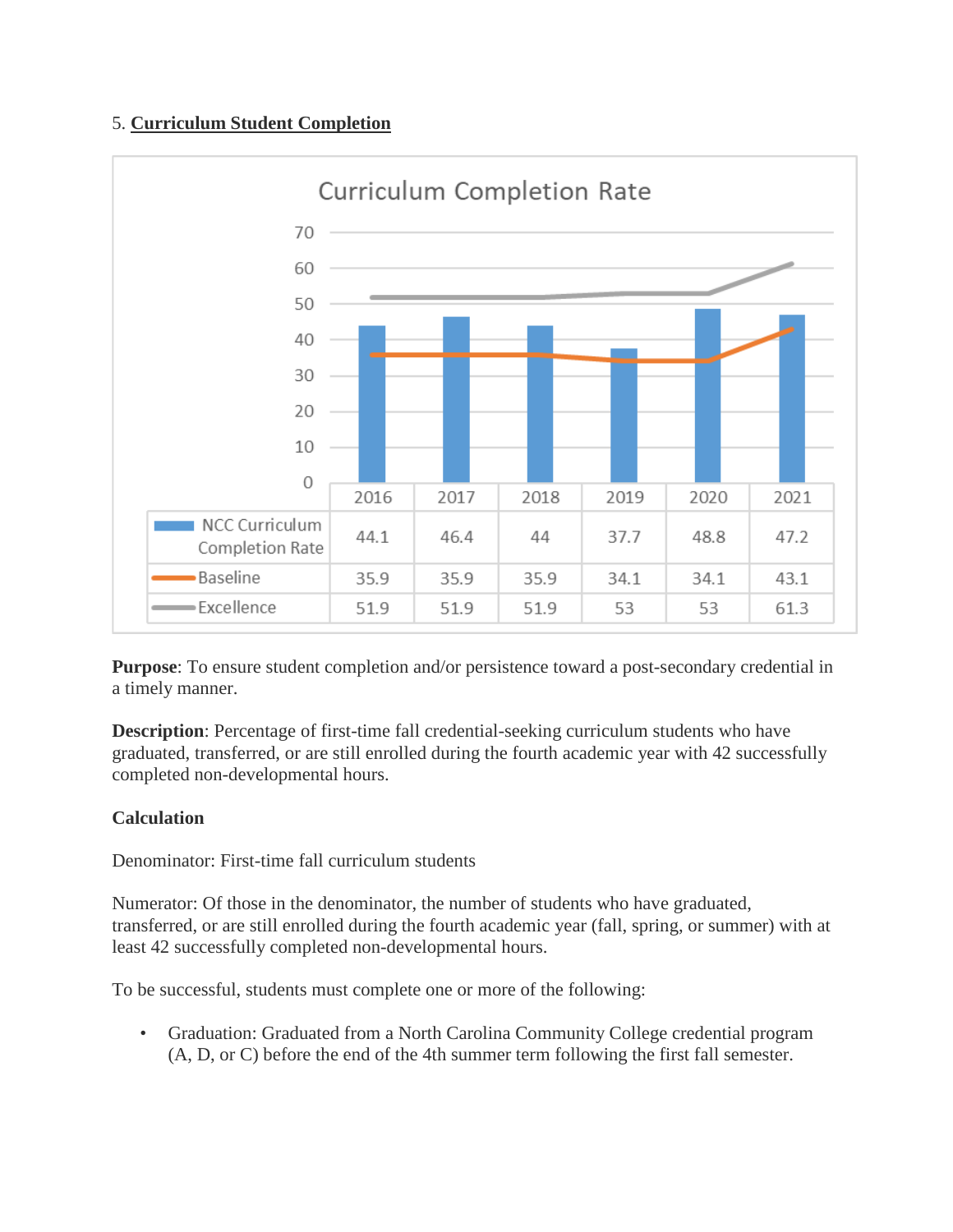- Transfer: Transferred to a 4-year college as indicated in the National Student Clearinghouse database at any point through the end of the 4th summer term following the first fall semester.
- Persistence: Student is enrolled in an NCCCS college during the 4th academic year (fall, spring or summer) and has successfully completed at least 42 non-developmental credit hours by the end of the summer term. Successful completion is defined as achieving a course standard letter grade of A, B, C, or P.

Note: See appendix for new first-time fall cohort definition

#### **Data Sources**

- Comprehensive Curriculum Student Report
- Graduation Extract data file
- National Student Clearinghouse

# 6. **Licensure and Certification Passing Rate**

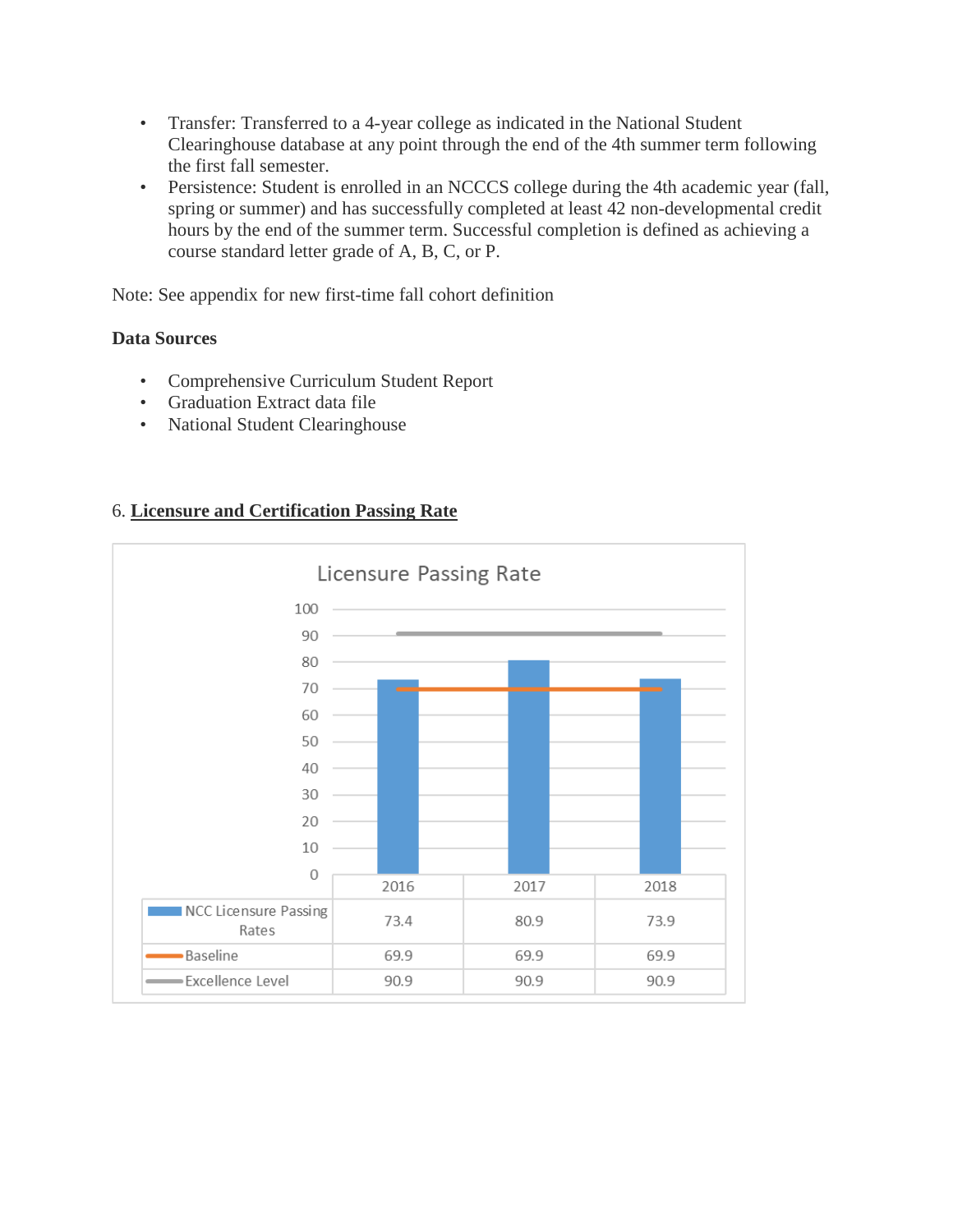

*\*Licensure passing rate changed to a weighted test score index in the 2019 report.*

**Purpose:** To ensure programmatic coursework prepares students to competently practice in their chosen profession.

**Description**: Weighted index score of first-time test-taker results on licensure and certification exams. Exams included in this measure are state mandated exams which candidates must pass before becoming active practitioners. Weights are based on the tier associated with the related instructional program.

#### Calculation

License Index Score (LIS): First time pass rate on an exam divided by the statewide first-time pass rate on same exam

License Weighted Denominator (LWD): Number of first-time test-takers for an exam multiplied by the exam tier weight (Tier  $1A = 1.30$ , Tier  $1B = 1.15$ , Tier  $2/3 = 1.00$ )

Total Weighted Denominator (TWD): Sum of License Weighted Denominators across all exams (LWD1+LWD2+LWD3+…)

Total Weighted Numerator (TWN): Sum of the product of each License Index Score and their License Weighted Denominator  $[(LIS1 \times LWD1) + (LIS2 \times LWD2) + (LIS3 \times LWD3) + ...)$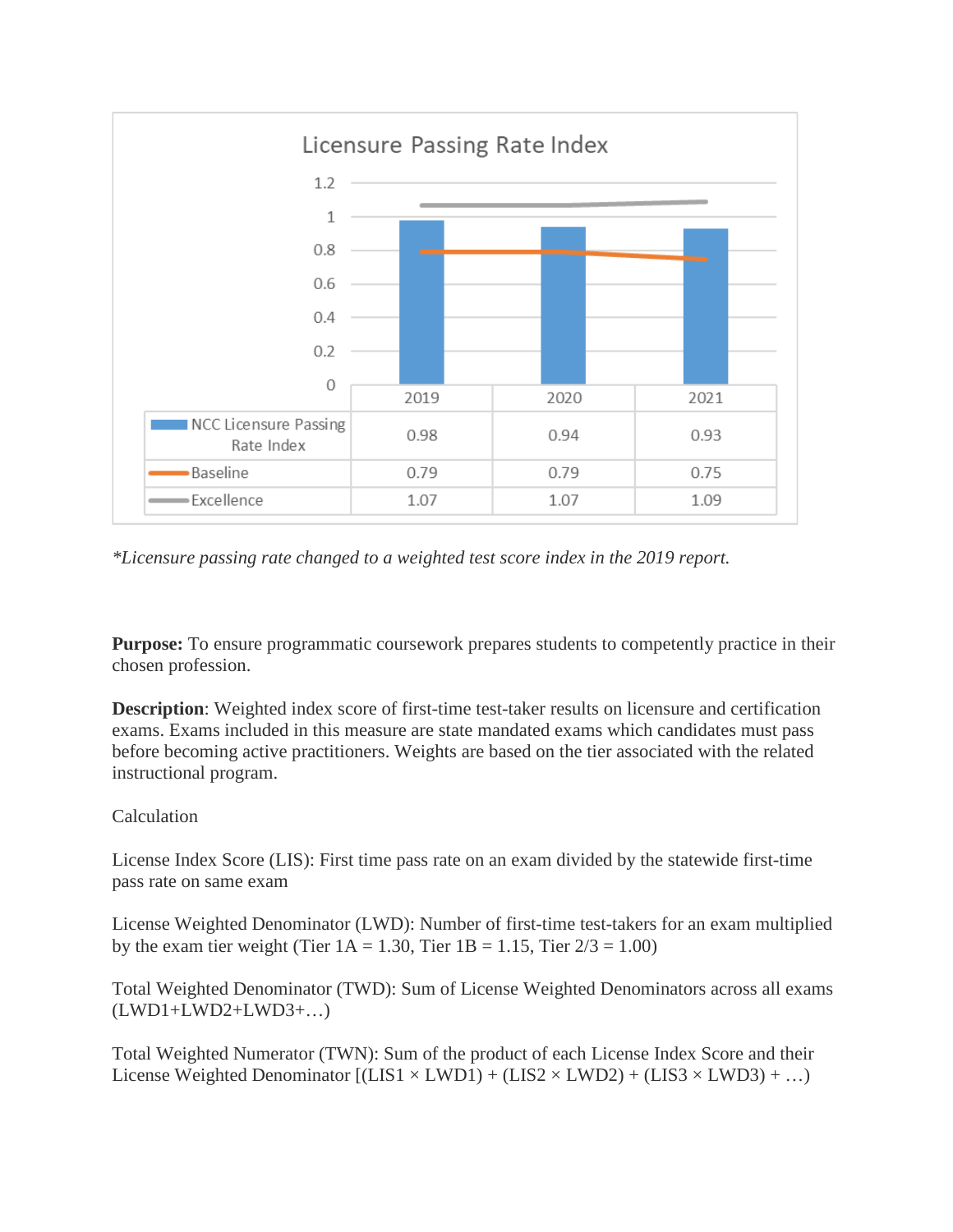# Total Weighted Index Score: Total Weighted Numerator (TWN) divided by Total Weighted Denominator (TWD)

Data Sources:

| Tier 1A                                                                                                                                                                                                                                                                              | Tier 1B                                                                                                                                                                                     | Tier <sub>2</sub>                                                                                                                                                                                                                                                           | Tier2                                                                                                                                                                                           | Tier 3                                                                                                                                                                                                                                                                    |
|--------------------------------------------------------------------------------------------------------------------------------------------------------------------------------------------------------------------------------------------------------------------------------------|---------------------------------------------------------------------------------------------------------------------------------------------------------------------------------------------|-----------------------------------------------------------------------------------------------------------------------------------------------------------------------------------------------------------------------------------------------------------------------------|-------------------------------------------------------------------------------------------------------------------------------------------------------------------------------------------------|---------------------------------------------------------------------------------------------------------------------------------------------------------------------------------------------------------------------------------------------------------------------------|
| <b>Council of Interstate Testing</b><br>Dental Hygiene<br><b>NC Board of Occupational</b><br><b>Therapy</b><br><b>Occupational Therapist Assistant</b><br><b>NC Board of Nursing</b><br><b>Practical Nursing</b><br><b>Registered Nursing</b><br><b>NC Board of Physical Therapy</b> | <b>Federation of State</b><br><b>Massage Therapy Boards</b><br>Massage & Body Work<br><b>Therapist</b><br><b>NC Veterinary Medical</b><br><b>Board</b><br>Veterinary Medicine<br>Technology | <b>NC Department of Justice,</b><br><b>Criminal Justice Standards</b><br><b>Division</b><br><b>Basic Law Enforcement</b><br><b>Training</b><br><b>NC Department of Justice,</b><br><b>Sheriff's Training &amp;</b><br><b>Standards Division</b><br><b>Detention Officer</b> | <b>NC Department of Health</b><br>and Human Services<br>Nurse Aide I<br><b>NC Board of Barber</b><br><b>Examiners</b><br><b>Barber</b><br><b>DL Roope Administrations</b><br>Inc.<br>Apprentice | <b>NC Department of</b><br>Insurance, Office of<br><b>State Fire Marshall -</b><br>Code Officials<br><b>Qualification Board</b><br><b>Building Inspector</b><br>Electrical Inspector<br><b>Fire Inspector</b><br><b>Mechanical Inspector</b><br><b>Plumbing Inspector</b> |
| <b>Examiners</b><br><b>Physical Therapist Assistant</b><br><b>American Registry of Radiologic</b>                                                                                                                                                                                    |                                                                                                                                                                                             | <b>NC Office of Emergency</b><br><b>Medical Services</b><br><b>AEMT</b><br><b>EMR</b>                                                                                                                                                                                       | Cosmetology<br>Esthetician<br>Manicurist                                                                                                                                                        |                                                                                                                                                                                                                                                                           |
| Technologists<br>Radiography                                                                                                                                                                                                                                                         |                                                                                                                                                                                             | <b>EMT</b><br>EMT-P                                                                                                                                                                                                                                                         | <b>NC Real Estate Commission</b><br><b>Provisional Real Estate</b><br>$\mathbf{B} = \mathbf{I}$                                                                                                 |                                                                                                                                                                                                                                                                           |

**Broker**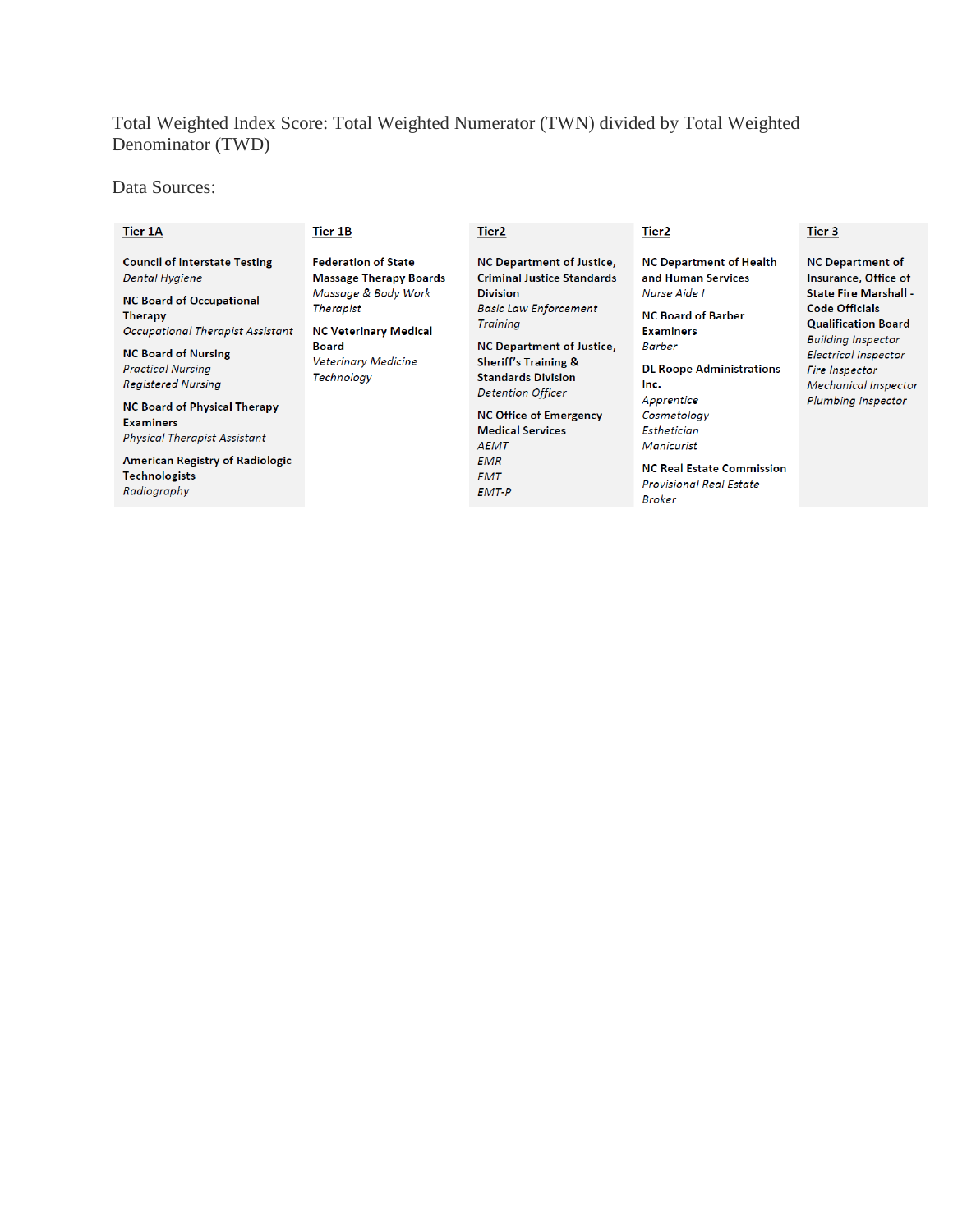# 7. **College Transfer Performance**



**Purpose:** To ensure the academic success of community college students at a four-year university or college.

**Description:** Among community college Associate Degree completers and those who have completed 30 or more articulated transfer credits who subsequently transfer to a four-year university or college during the fall semester, the percentage who graduate prior to or remain enrolled at any four-year college or university the subsequent fall semester.

## **Calculation**

Denominator: Students who earned an Associate Degree during the fall, spring, and/or summer of the academic year and/or accumulated at least 30 articulated transfer credits in the NCCCS prior to the end of the summer term of the cohort year, who enrolled the subsequent fall in any 4 year college or university that participates in the National Student Clearinghouse Student Tracker program.

Numerator: Of those in the denominator, the number who graduate with a bachelor's degree or higher prior to the next subsequent fall semester or remained enrolled in any 4-year college or university during the subsequent fall semester.

- Comprehensive Curriculum Student Report
- Graduation Extract data file
- National Student Clearinghouse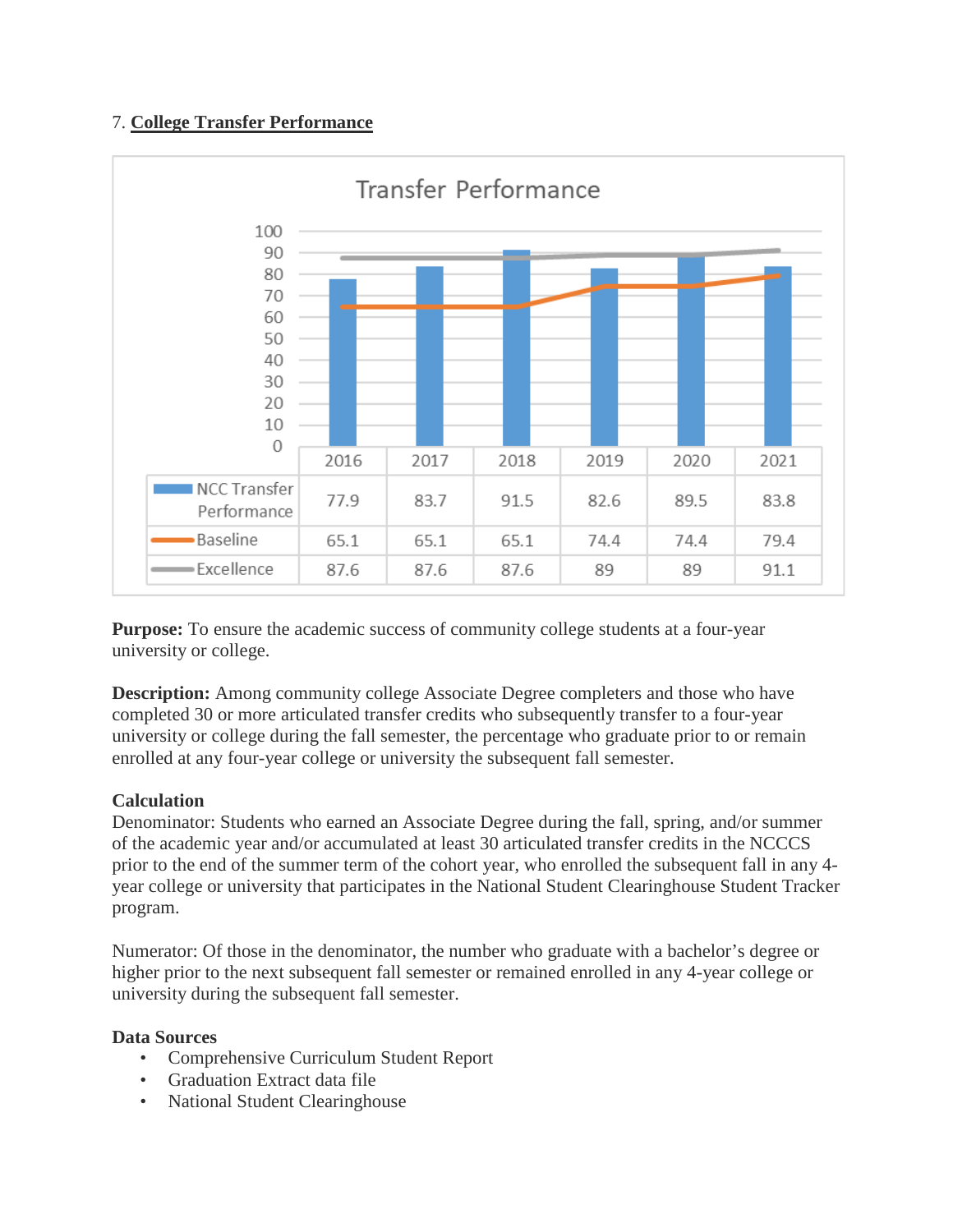# **Graduation Rates**

Nash Community College evaluates the graduation rate of students using data from the National Student Clearinghouse (NSC). To monitor completion rates, the NSC uses a 6-year cohort to track the progress of first-time-in-college degree-seeking students. As a result, the data is slightly outdated from current results while awaiting the end of the 6-year cycle for each cohort of students. NCC utilizes NSC data due to its comprehensive completion data for institutions nation-wide.